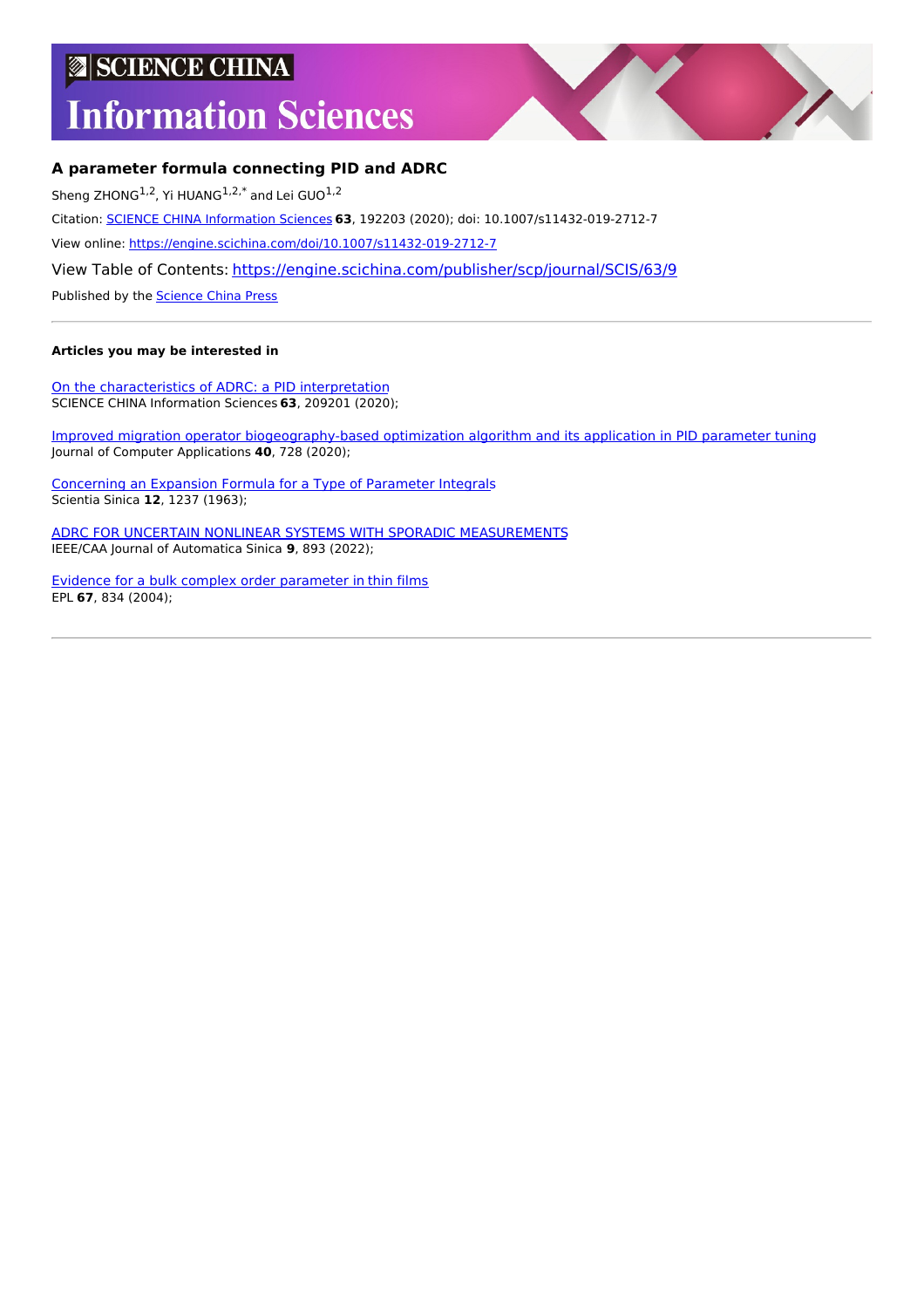# SCIENCE CHINA Information Sciences



. RESEARCH PAPER .

September 2020, Vol. 63 192203:1–192203:13 <https://doi.org/10.1007/s11432-019-2712-7>

# A parameter formula connecting PID and ADRC

Sheng ZHONG<sup>1,2</sup>, Yi HUANG<sup>1,2\*</sup> & Lei GUO<sup>1,2</sup>

 $1$ <sup>Key</sup> Laboratory of Systems and Control, Academy of Mathematics and Systems Science, Chinese Academy of Sciences, Beijing 100190, China; <sup>2</sup>School of Mathematical Sciences, University of Chinese Academy of Sciences, Beijing 100049, China

Received 30 July 2019/Accepted 1 November 2019/Published online 24 July 2020

Abstract This paper presents a parameter formula connecting the well-known proportional-integralderivative (PID) control and the active disturbance rejection control (ADRC). On the one hand, this formula gives a quantitative lower bound to the bandwidth of the extended state observer (ESO) used in ADRC, implying that the ESO is not necessarily of high gain. On the other hand, enlightened by the design of ADRC, a new PID tuning rule is provided, which can guarantee both strong robustness and nice tracking performance of the closed-loop systems under the PID control. Moreover, it is proved that the ESO can be rewritten as a suitable linear combination of the three terms in PID, which can give a better estimate for the system uncertainty than the single integral term in the PID controller. Theoretical results are verified also by simulations in the paper.

Keywords nonlinear uncertain systems, proportional-integral-derivative, PID, active disturbance rejection control, ADRC, extended state observer, ESO

Citation Zhong S, Huang Y, Guo L. A parameter formula connecting PID and ADRC. Sci China Inf Sci, 2020, 63(9): 192203, <https://doi.org/10.1007/s11432-019-2712-7>

## 1 Introduction

Despite of the remarkable progress of modern control theory over the past sixty years, it is widely recognized that the classical proportional-integral-derivative (PID) control is by far the most widely and successfully used controller in engineering systems [1]. However, it has also been pointed out that most of the practical PID loops are poorly tuned, and there is strong evidence that PID controllers remain poorly understood [2]. Therefore, as mentioned in [3], better understanding of the PID control may considerably improve its widespread practice, and so contribute to better product quality. Recently, some theoretical investigations on the global convergence of the PID controller for a basic class of nonlinear uncertain systems are given [4, 5], where some necessary and sufficient conditions for the selection of the PID parameters are provided. These results have rigorously demonstrated in theory that the PID controller does have large-scale robustness with respect to both the uncertain nonlinear structure of the plant and the selection of the controller parameters.

On the other hand, the active disturbance rejection control (ADRC), which was originally proposed by Han in 1998 [6], has attracted more and more attention in both theory and applications [7–11]. This is largely because of its unique ideas and superior performance, which were readily translated into something valuable in engineering practice: the ability in dealing with a vast range of uncertainties and great transient response [12]. Thus, the high level of robustness and the superior transient performance turn out to be the most valuable characteristics of ADRC to make it an appealing solution in dealing with

<sup>\*</sup> Corresponding author (email: yhuang@amss.ac.cn)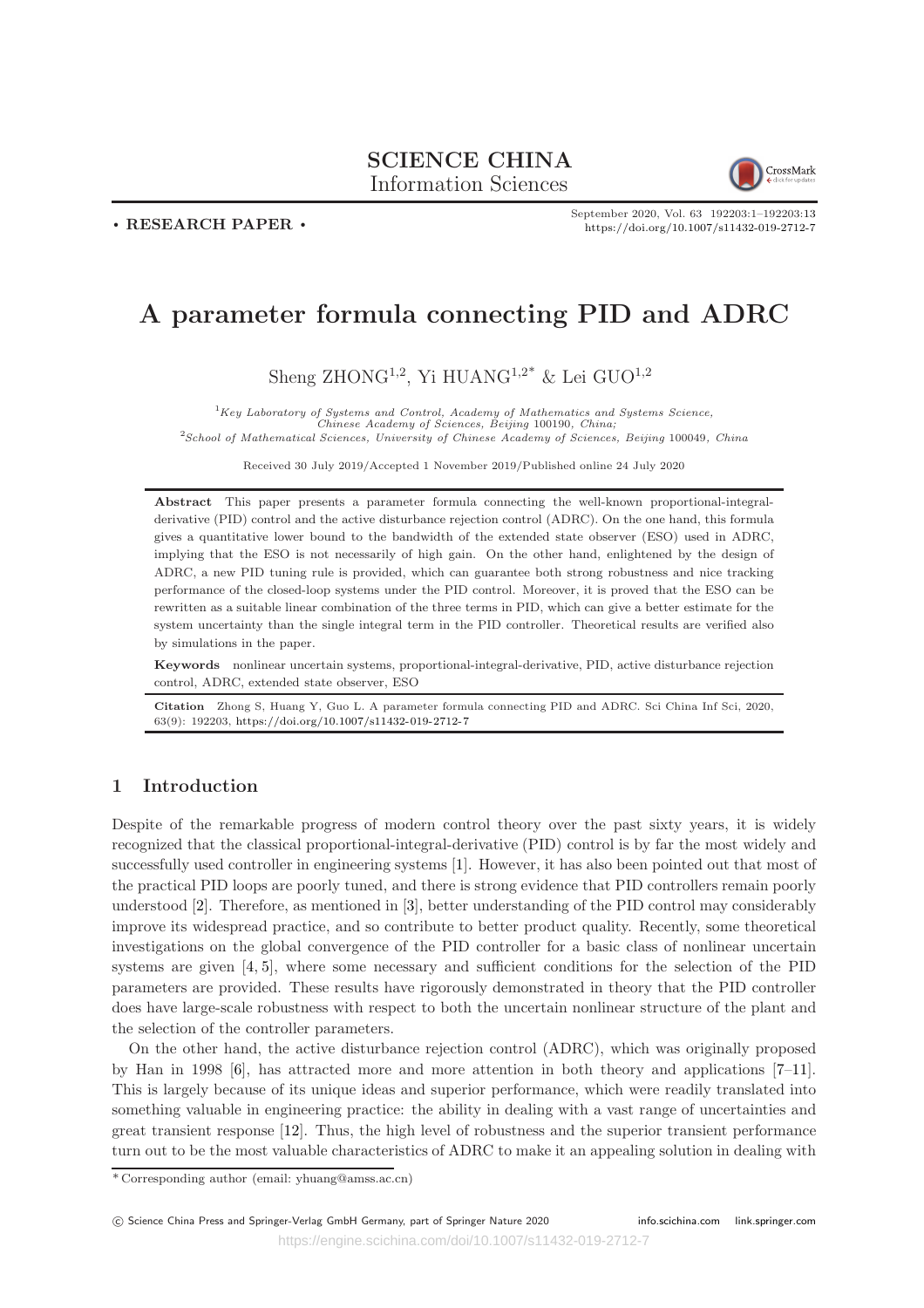real world control problems. However, the research on the theoretical analysis for ADRC was progressing haltingly, especially, on how to tune the ADRC parameters to achieve satisfactory performance of the closed-loop system under practical restrictions.

In this paper, we provide a new parameter formula for the design of PID controller, which is derived from the inherent but rarely noticed relationship between PID and ADRC. This formula is found to be beneficial for the design of both PID and ADRC. On the one hand, this formula gives a quantitative lower bound for the bandwidth of the extended state observer (ESO) used in ADRC, implying that the ESO is not necessarily of high gain, thanks to the parameter manifold provided recently in [4,5] for the selection of PID parameters for nonlinear uncertain systems. On the other hand, enlightened by the structure of the reduced-order ESO in ADRC, a new and concrete tuning rule for PID parameters is found from the unbounded parameter manifold given in [4,5], which can guarantee global convergence, strong robustness and nice tracking performance, both for the transient phase and the steady state. Moreover, we show that the ESO actually corresponds to a suitable linear combination of the proportional-integral-derivative terms in PID, and also demonstrate that the ESO can give better estimates for the system uncertainty than the single integral term of the PID controller. Our theoretical results are also verified by some numerical simulations.

The rest of the paper is organized as follows. The detailed problem description is presented in Section 2. Section 3 introduces the main results of this paper. Some simulation verifications of the theoretical analysis are given in Section 4. Finally, the conclusion is presented in Section 5.

#### 2 Problem description

Consider the following second-order nonlinear uncertain system:

$$
\begin{cases} \n\dot{x}_1 = x_2, \\ \n\dot{x}_2 = f(x_1, x_2, t) + u(t), \n\end{cases} \tag{1}
$$

where  $(x_1, x_2) \in \mathbb{R}^2$  is the system state vector and can be measured,  $u(t)$  is the control input,  $f(x_1, x_2, t) \in$  $\mathbb R$  is an unknown nonlinear function of the state  $(x_1, x_2)$  and time t.

The control objective is to make the controlled variable  $x_1$  track a given bounded reference signal  $y^*(t)$ , which satisfies

$$
\lim_{t \to \infty} y^*(t) = y^{**}, \quad \lim_{t \to \infty} \dot{y}^*(t) = 0, \quad \lim_{t \to \infty} \ddot{y}^*(t) = 0,
$$

where  $\dot{y}^*(t), \ddot{y}^*(t)$  are the first and second derivatives of  $y^*(t)$ , respectively, and  $y^{**}$  is a constant.

To have a nice transient control performance, we introduce the following desired transient process to be tracked by  $x_1(t)$ , which is shaped from  $y^*(t)$  by a stable linear filter:

$$
\ddot{r} = -2c_r \dot{r} - c_r^2 (r - y^*(t)), \quad r(0) = x_1(0), \quad \dot{r}(0) = x_2(0), \tag{2}
$$

where  $c_r$  is a parameter for tuning the speed of the transient process.

In this paper, the classical PID controller for the system (1) is described as follows:

$$
u_{\rm pid} = -k_p(x_1 - r) - k_d(x_2 - \dot{r}) - k_i \int_0^t (x_1(\tau) - r(\tau)) \mathrm{d}\tau + \ddot{r},\tag{3}
$$

where  $k_p, k_d, k_i$  are the controller parameters to be discussed in this paper.

On the other hand, according to the idea of ADRC, f can be viewed as the total disturbance of the system and treated as an extended state of the system to be estimated by an ESO so that it can be compensated for in time.

Because the state  $x_2$  is measurable, the following reduced-order ESO can be designed [12]:

$$
\begin{cases}\n\dot{\xi} = -\omega_o \xi - \omega_o^2 x_2 - \omega_o u, & \xi(0) = -\omega_o x_2(0), \\
\hat{f} = \xi + \omega_o x_2, \\
\text{is (Jorsine, cosi) is a complex (4.14432, 0.19, 3742, 7)}\n\end{cases}
$$
\n(4)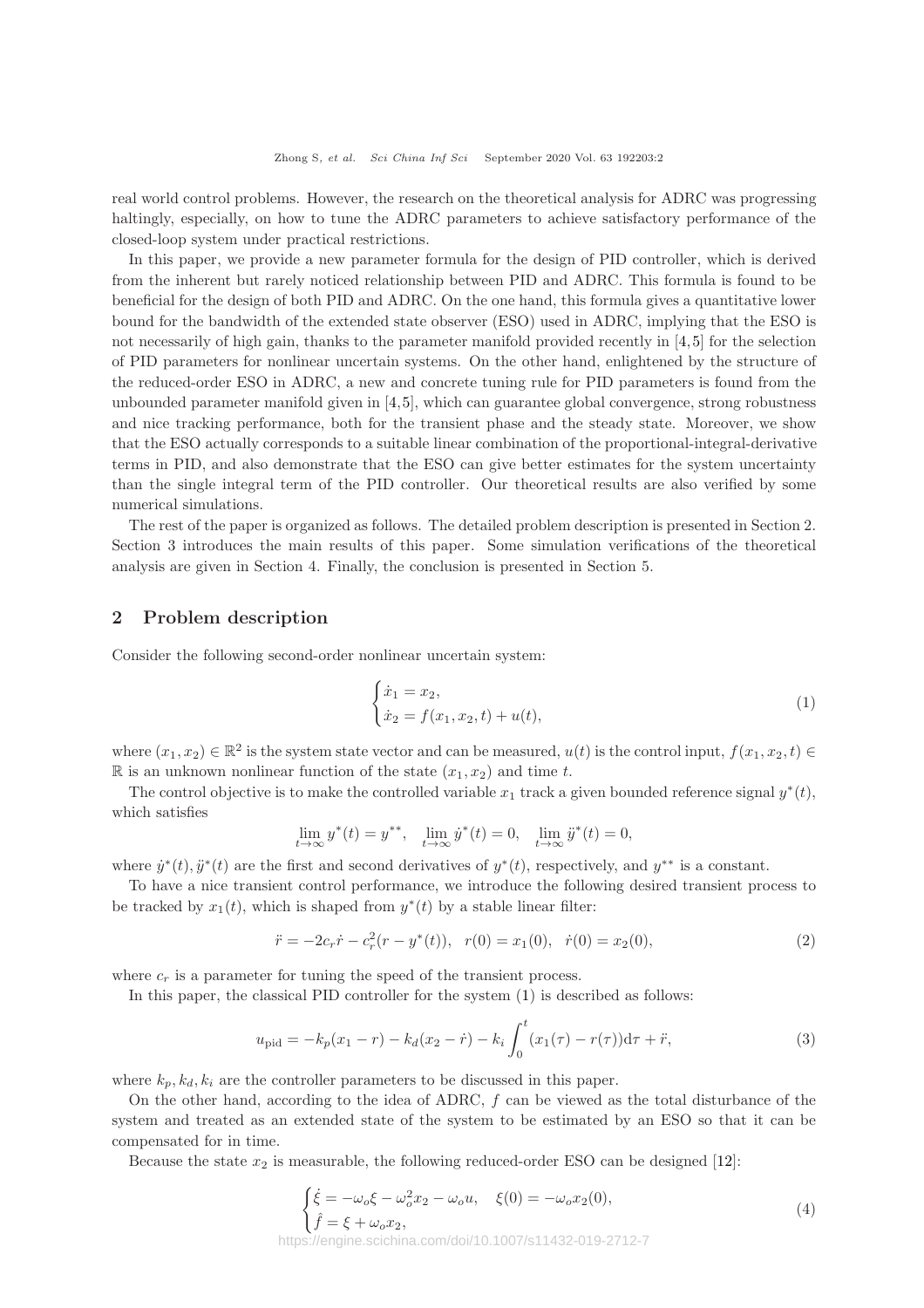where  $\hat{f}$  is the estimation of the total disturbance  $f(x_1, x_2, t)$ ,  $\hat{f}(0) = 0$ , and  $\omega_o$  is the only parameter of the ESO (4) to be tuned.

**Remark 1.** Actually,  $\omega_o$  of the ESO (4) works as the bandwidth for filtering the total disturbance f. In this paper,  $\omega_o$  is named as the bandwidth of the ESO (4).

Then, the corresponding ADRC law for tracking the transient process  $r(t)$  can be designed as [12]

$$
u = -k_{ap}(x_1 - r) - k_{ad}(x_2 - r) - \hat{f} + \ddot{r}, \quad k_{ap} > 0, \ k_{ad} > 0,
$$
\n
$$
(5)
$$

where  $k_{ap}$ ,  $k_{ad}$  are two controller parameters to be tuned. In the ADRC law (5), the term  $-\hat{f}$ , which is an estimate of  $f$ , tries to compensate for the total disturbance, and  $\ddot{r}$  is a feedforward term.

In the ADRC (5), the PD feedback parameters  $k_{ap}$  and  $k_{ad}$  can assign the closed-loop poles of a secondorder integrator system such that the system has a desired dynamic response. Hence, the ADRC law (5) aims to achieve the result that the transient performance of the closed-loop system is kept near the one of a second-order linear system whose poles are at the desired positions designed by PD parameters  $k_{ap}$  and  $k_{ad}$ , even if f is nonlinear and unknown. This is the reason why ADRC has high level of robustness and superior transient performance. Moreover, the physical meaning of ADRC parameters is clear.  $k_{ap}$  and  $k_{ad}$  are used to assign the poles of an ideal second-order system, which correspond to a desired transient performance.  $\omega_o$  represents the ability compensating for the unknown f such that the performance of the closed-loop system is close to that of the ideal second-order linear system with the given closed-loop poles determined by  $k_{ap}$  and  $k_{ad}$ .

How to tune the bandwidth  $\omega_0$  of ESO such that the unknown f can be timely estimated is a crucial problem for ADRC applications. The existing analysis results on this problem are mostly qualitative and  $\omega_o$  is usually taken to be large enough. In Section 3, a quantitative lower bound to  $\omega_o$  will be given by employing the result provided in [4, 5] on the selection of PID parameters.

To this intention, we explore the relationship between the ADRC (5) and the PID (3). Substituting  $(5)$  into  $(4)$  gives

$$
\hat{f} = \omega_0 k_{ad}(x_1 - r) + \omega_0 (x_2 - r) + \omega_0 k_{ap} \int_0^t (x_1(\tau) - r(\tau)) d\tau.
$$
\n(6)

Therefore, the ADRC law (5) can be rewritten as

$$
u = -(k_{ap} + \omega_o k_{ad})(x_1 - r) - (k_{ad} + \omega_o)(x_2 - \dot{r}) - \omega_o k_{ap} \int_0^t (x_1(\tau) - r(\tau)) \, \mathrm{d}\tau + \ddot{r}.\tag{7}
$$

Comparing  $(7)$  with  $(3)$ , the ADRC  $(5)$  suggests a new tuning law for PID as follows:

$$
k_p = k_{ap} + \omega_o k_{ad}, \quad k_d = k_{ad} + \omega_o, \quad k_i = \omega_o k_{ap}.
$$
 (8)

The above simple parameter formula (8), which connects PID and ADRC, is quite meaningful. It suggests the following.

(1) The main results provided in [4, 5] on the selection of PID parameters for guaranteeing the global asymptotic stability of the closed-loop system, may be used to find quantitative lower bounds for the parameters  $(k_{ap}, k_{ad}, \omega_o)$  of ADRC (4) and (5). In Section 3, this quantitative lower bound for ADRC will be firstly given. This result will show that the parameters of ADRC are not necessarily of high gain. Moreover, theoretical analysis will demonstrate that the performance of the closed-loop system may be improved by tuning the bandwidth  $\omega_o$  of ESO.

(2) The formula (8) provides a new and concrete tuning rule for PID parameters rather than taken arbitrarily from a given unbounded parameter manifold as in [4, 5]. Specifically, when the parameters  $(k_p, k_d, k_i)$  of PID are tuned by the formula (8), PID law can be divided into two parts:

$$
u_{pid} = \underbrace{-k_{ap}(x_1 - r) - k_{ad}(x_2 - r) + \ddot{r}}_{u_{pd_0}} - \underbrace{-\omega_o k_{ad}(x_1 - r) - \omega_o(x_2 - \dot{r}) - \omega_o k_{ap}}_{u_{pd_0}} \int_0^t (x_1(\tau) - r(\tau)) d\tau. \tag{9}
$$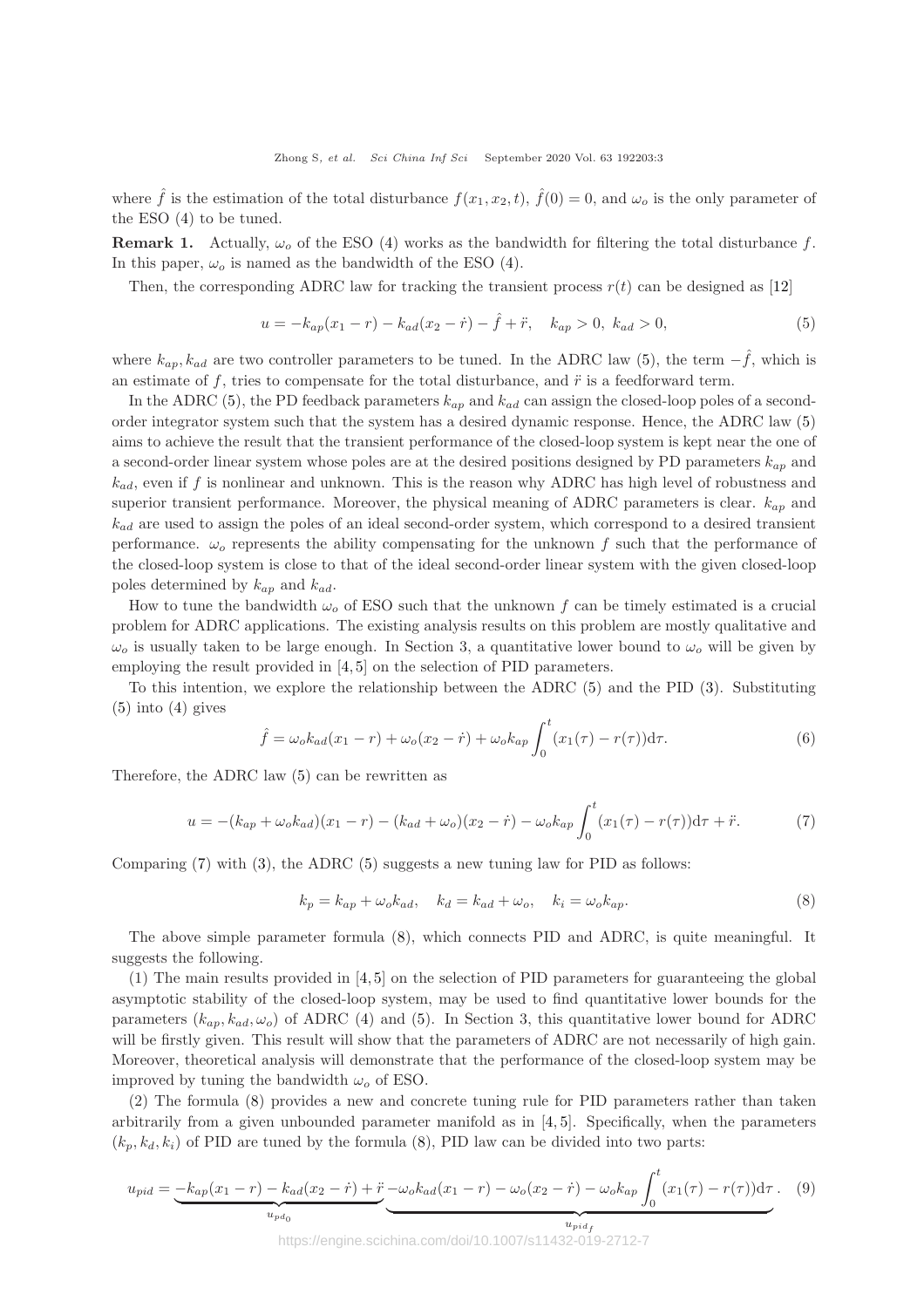$u_{pid_f}$  is the suitable linear combination of the P part  $\omega_ok_{ad}(x_1 - r)$ , the D part  $\omega_0(x_2 - r)$  and the I part  $\omega_0 k_{ap} \int_0^t (x_1(\tau) - r(\tau)) d\tau$ , which has the same function of the ESO (4). Then, from the above discussion on the ADRC (5),  $u_{pid}$  may have a good function of timely estimating and compensating for the unknown disturbance f. Another part  $u_{pd_0}$ , consisting of the PD error feedback and the feedforward, will assign the given closed-loop poles to the ideal system. Therefore, the ADRC (5) educes a new PID tuning method, which makes the PID (3) have the excellent capability similar to the advantages of the ADRC  $(5)$ . In the classical PID controller, only the integral part is designed to estimate f at least in the steady state. However, the new design method  $(8)$ , obtained from the ADRC  $(5)$ , implies that  $u_{pid_f}$ , the combination of the three terms of P-I-D, can contribute to a better capability of estimating  $f$  than the pure integral part. In Section 3, it will be proved that the output  $\hat{f}$  of the ESO (4), which corresponds to the combination of the P-I-D three terms (6), has a better capability for estimating the dynamic process of an unknown function  $f$ .

#### 3 Main results

Before presenting the main results, we introduce a definition for a class of unknown nonlinear functions f. Define the following function space:

$$
\mathcal{F} = \left\{ f \in C^1(\mathbb{R}^2 \times \mathbb{R}^+) \Big| f(x_1, x_2, t) = h(x_1, x_2) + w(t), \left| \frac{\partial h}{\partial x_1} \right| \le L_1, \left| \frac{\partial h}{\partial x_2} \right| \le L_2, \left| w(t) \right| \le L_3, \left| \frac{\partial h}{\partial x_1} \right| \le L_4, \left| \frac{\partial h}{\partial x_2} \right| \le L_5, \left| w(t) \right| \le L_6, \left| \frac{\partial h}{\partial x_1} \right| \le L_7, \left| w(t) \right| \le L_8, \left| \frac{\partial h}{\partial x_2} \right| \le L_9, \left| w(t) \right| \le L_9, \left| \frac{\partial h}{\partial x_1} \right| \le L_9, \left| \frac{\partial h}{\partial x_2} \right| \le L_9, \left| \frac{\partial h}{\partial x_2} \right| \le L_9, \left| \frac{\partial h}{\partial x_3} \right| \le L_9, \left| \frac{\partial h}{\partial x_4} \right| \le L_9, \left| \frac{\partial h}{\partial x_5} \right| \le L_9, \left| \frac{\partial h}{\partial x_6} \right| \le L_9, \left| \frac{\partial h}{\partial x_7} \right| \le L_9, \left| \frac{\partial h}{\partial x_8} \right| \le L_9, \left| \frac{\partial h}{\partial x_9} \right| \le L_9, \left| \frac{\partial h}{\partial x_9} \right| \le L_9, \left| \frac{\partial h}{\partial x_9} \right| \le L_9, \left| \frac{\partial h}{\partial x_9} \right| \le L_9, \left| \frac{\partial h}{\partial x_9} \right| \le L_9, \left| \frac{\partial h}{\partial x_9} \right| \le L_9, \left| \frac{\partial h}{\partial x_9} \right| \le L_9, \left| \frac{\partial h}{\partial x_9} \right| \le L_9, \left| \frac{\partial h}{\partial x_9} \right| \le L_9, \left| \frac{\partial h}{\partial x_9} \right| \le L_9, \left| \frac{\partial h}{\partial x_9} \right| \le L_9, \left| \frac{\partial h}{\partial x
$$

where  $L_1, L_2, L_3$  are positive constants, and  $C^1(\mathbb{R}^2 \times \mathbb{R}^+)$  denotes the space of all functions from  $\mathbb{R}^2 \times \mathbb{R}^+$ to R which are continuous in  $(x_1, x_2)$  and t, with continuous partial derivatives with respect to  $(x_1, x_2)$ .

#### 3.1 A lower bound to the bandwidth of the ESO with guaranteed performance

As suggested by the formula (8) and the manifold provided in [4, 5] for the selection of PID parameters, a quantitative lower bound to the parameter  $\omega_o$  of the ESO (4) may be obtained. To this end, we let

$$
\Omega = \{ \omega \in \mathbb{R} \Big| n_0 \omega^4 + n_1 \omega^3 + n_2 \omega^2 + n_3 \omega + n_4 = 0 \},\
$$

where  $n_0 = k_{ad}^2$  and

$$
n_1 = 2k_{ad}[k_{ad}(k_{ad} - L_2) - L_1],
$$
  
\n
$$
n_2 = 2k_{ad}(k_{ap} - L_1)(k_{ad} - L_2) + [k_{ad}(k_{ad} - L_2) - L_1]^2 - L_2^2 k_{ap},
$$
  
\n
$$
n_3 = 2[k_{ad}(k_{ad} - L_2) - L_1](k_{ap} - L_1)(k_{ad} - L_2) - L_2^2 k_{ap}(k_{ad} - L_2),
$$
  
\n
$$
n_4 = (k_{ap} - L_1)^2(k_{ad} - L_2)^2.
$$
\n(11)

We can now obtain a lower bound  $\omega_o^*$  to the ESO parameter  $\omega_o$  as follows:

$$
\bar{\omega}_o = \begin{cases}\n0, & \Omega = \emptyset \quad \text{or} \quad \max\{\Omega\} \le 0, \\
\max\{\Omega\}, & \max\{\Omega\} > 0,\n\end{cases}
$$
\n
$$
\omega_o^* = \max\left\{0, \frac{L_1 - k_{ap}}{k_{ad}}, L_2 - k_{ad}, \bar{\omega}_o\right\},
$$
\n(12)

where  $\emptyset$  represents the empty set.

**Remark 2.** From (12), it can be seen that  $\omega_o^*$  only depends on the constants  $L_1, L_2, k_{ap}, k_{ad}$  and is irrelevant to the disturbance  $w(t)$ , initial values and the reference signal  $y^*(t)$ .

The following theorem shows that  $\omega_o^*$  can indeed serve as a lower bound to the ESO parameter  $\omega_o$ . https://engine.scichina.com/doi/10.1007/s11432-019-2712-7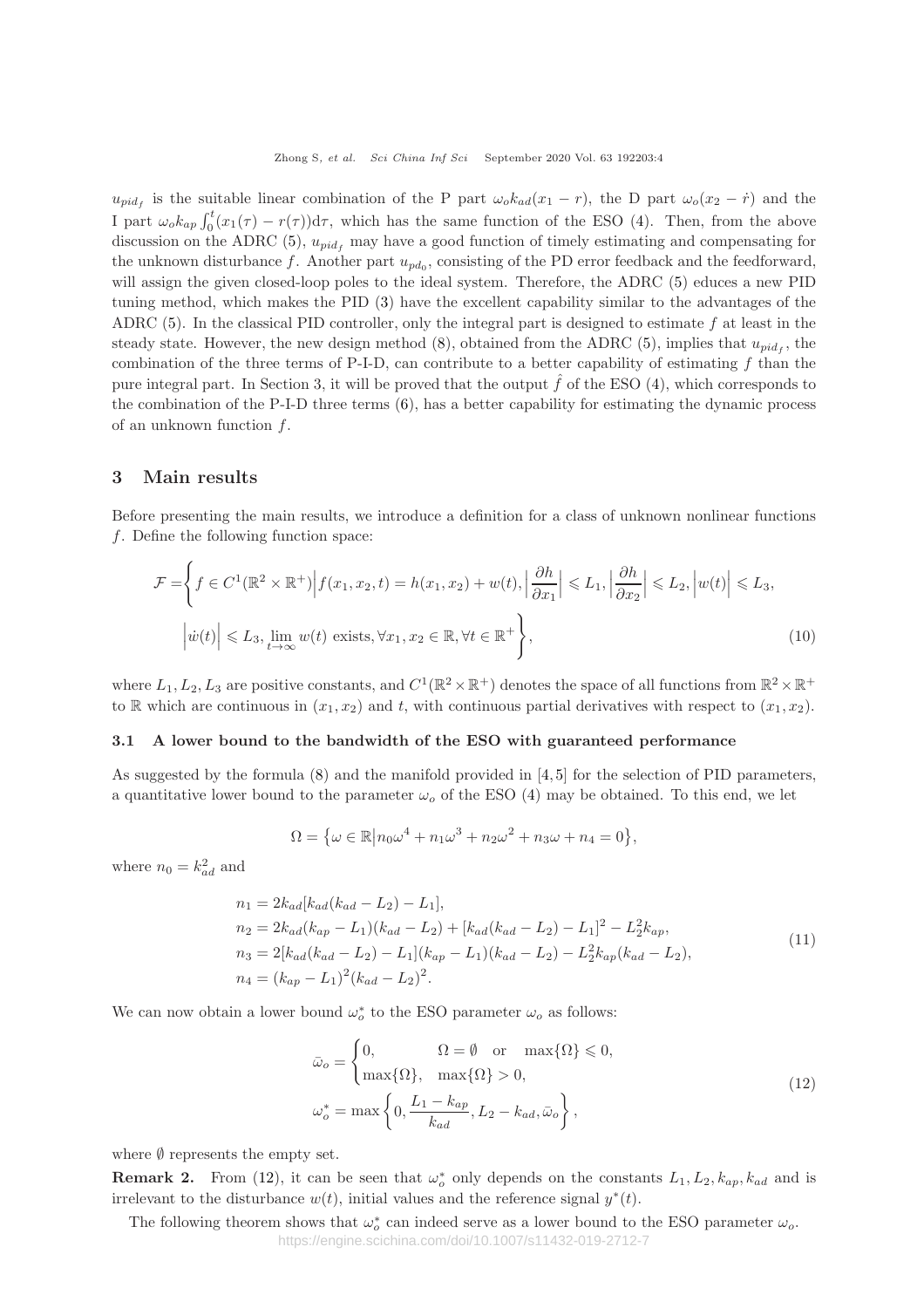Theorem 1 (Stability). Consider the ADRC-controlled nonlinear uncertain system (1), (4) and (5), where the nonlinear unknown function  $f \in \mathcal{F}$ . Then, for any given  $L_1, L_2, k_{ap}, k_{ad}$ , the closed-loop system signals will be bounded and satisfy

$$
\lim_{t \to \infty} x_1(t) = y^{**}, \quad \lim_{t \to \infty} x_2(t) = 0,
$$

for any initial value  $(x_1(0), x_2(0)) \in \mathbb{R}^2$  and any  $y^{**}$ , as long as the ESO parameter  $\omega_o > \omega_o^*$ .

The proof of Theorem 1 is given in Appendix A.

Theorem 1 gives a tuning method of ADRC which makes the closed-loop system globally bounded with vanishing tracking error. It can be seen from Theorem 1 that the lower bound to the parameter of the ESO (4), i.e.,  $\omega_o^*$ , can be calculated through (12). This result indicates that the parameter of ESO is not necessarily of high gain.

The next theorem will further show that the tracking performance may be improved by tuning the parameter  $\omega_o > \omega_o^*$ .

Denote the tracking error as  $e(t) = r(t) - x_1(t)$  and the estimation error as  $e_f = \hat{f} - f(x_1, x_2, t)$ . Note that  $\ddot{e}(t) + k_{ad}\dot{e}(t) + k_{ap}e(t) = 0$  is the ideal performance for the tracking of the pole-placement control. Theorem 2 describes the distance between the real closed-loop performance and the ideal one.

Theorem 2 (Pole-placement performance). Consider the ADRC-controlled nonlinear uncertain system (1), (4) and (5), where the nonlinear unknown function  $f \in \mathcal{F}$ . Then, there exist positive constants  $\eta_1 = |e_f(0)|$  and  $\eta_2$ , which depend on  $(e_f(0), k_{ap}, k_{ad}, L_1, L_2, L_3, \dot{r}, \ddot{r})$ , such that for all  $\omega_o > \omega_o^*$ , the closed-loop equation has the following property:

$$
|\ddot{e}(t) + k_{ad}\dot{e}(t) + k_{ap}e(t)| = |e_f(t)| \le \eta_1 e^{-\omega_o t} + \frac{\eta_2}{\omega_o}, \quad t \ge 0.
$$
 (13)

The proof of Theorem 2 is given in Appendix A.

From (13), the dynamic response can be divided into two parts. The first part  $\eta_1 e^{-\omega_o t}$ , which is related to the initial value of the estimation error  $e_f$ , can be rapidly tuned to zero by the parameter  $\omega_o$ . The second part  $\frac{\eta_2}{\omega_o}$  decreases with  $\omega_o$ . Thus, by increasing the parameter  $\omega_o$ , the dynamic response of the closed-loop system can be made close to the ideal trajectory.

#### 3.2 A new tuning rule for PID

In this subsection, a new tuning rule for PID controller is proposed, which can guarantee the robustness as well as nice tracking performance of the closed-loop system.

According to the parameter formula (8) and Theorem 2, a new tuning rule for the PID law (3) is given as follows:

$$
k_p = k_{ap} + \omega_o k_{ad}, \quad k_d = k_{ad} + \omega_o, \quad k_i = \omega_o k_{ap},
$$
  
\n
$$
k_{ap} > 0, \quad k_{ad} > 0, \quad \omega_o > \omega_o^*.
$$
\n(14)

Under the new tuning rule  $(14)$ , the PID controlled closed-loop system  $(1)$  and  $(3)$  can share the similar properties as that of the ADRC-based closed-loop system  $(1)$ ,  $(4)$  and  $(5)$ . Thus, according to the advantages of ADRC, the PID controller defined by (3) and (14) also has the ability to timely estimate and compensate for the disturbances and uncertainties, so that the closed-loop system has guaranteed strong robustness and superior tracking performance.

The following corollary can be directly obtained based on Theorem 2.

Corollary 1. Consider the PID-controlled nonlinear uncertain system (1), (3) and (14), where the nonlinear unknown function  $f \in \mathcal{F}$ . Then, there exist positive constants  $\eta_1, \eta_2$ , which are the same as in Theorem 2, such that for any given  $L_1, L_2, k_{ap}, k_{ad} > 0$ , any initial value  $(x_1(0), x_2(0)) \in \mathbb{R}^2$  and any setpoint  $y^{**}$ , the closed-loop system has the following properties whenever  $\omega_o > \omega_o^*$ :

(1)  $\lim_{t \to \infty} x_1(t) = y^{**}, \lim_{t \to \infty} x_2(t) = 0;$ 

(2) 
$$
|\ddot{e}(t) + k_{ad}\dot{e}(t) + k_{ap}e(t)| \le \eta_1 e^{-\omega_o t} + \frac{\eta_2}{\omega_o}, t \ge 0.
$$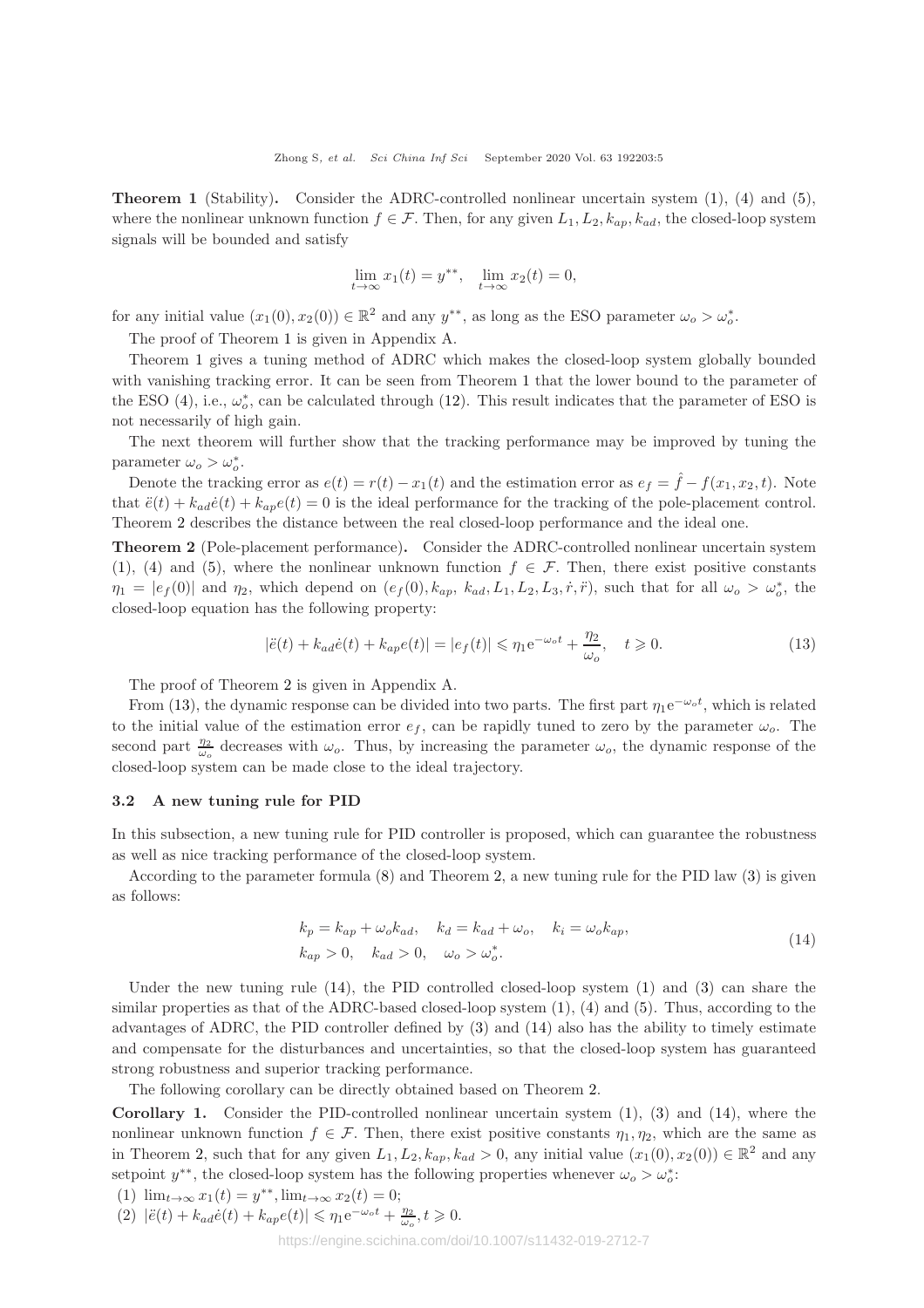To further elaborate on the nice performance of the ESO, we note that the integral term  $\hat{f}_I$  =  $k_i \int_0^t (x_1(\tau)-r(\tau))d\tau$  of PID controller (3) is usually regarded to have the ability to eliminate the constant disturbance, while in the ADRC frame, the ESO (4) is known to have the ability to timely estimate the dynamic disturbance. The following theorem compares the estimation property of the integral term of PID controller (3) with that of the ESO (4) in the frequency domain.

Define  $e_{f_1}(t) = \hat{f}_1 - f(x_1, x_2, t)$ . Let  $E_f(s), E_{f_1}(s), \hat{F}_1(s)$  and  $\hat{F}(s)$  denote the Laplace transforms of  $e_f(t), e_{f_1}(t), \hat{f}_I(t)$  and  $\hat{f}(t)$ , respectively. It can be obtained from Theorem 1 that the unknown f on the system trajectories is bounded, and thus the Laplace transform of f exists. Let  $F(s)$  denote the Laplace transform of the unknown f, and let  $G_{e_f}(s)$ ,  $G_{e_{f_1}}(s)$  be the transfer functions from  $F(s)$  to  $E_f(s)$  and  $E_{f_I}(s)$ , respectively.

**Theorem 3.** Consider the system  $(1)$ ,  $(4)$  and  $(5)$  and the system  $(1)$ ,  $(3)$ , which are connected by the formula (14). For any  $f \in \mathcal{F}$ , the integral term of PID controller (3) and the ESO (4) have the following properties when  $\omega_o > \omega_o^*$ :

(1) For any  $\omega$ ,  $\frac{|G_{e_f}(i\omega)|}{|G_{e_f}(i\omega)|}$  $\frac{|G_{e_f}(w)|}{|G_{e_{f_1}}(i\omega)|} < 1$ . Moreover,  $\lim_{t\to\infty} \frac{e_f(t)}{e_{f_1}(t)}$  $\frac{e_f(t)}{e_{f_I}(t)} = \frac{k_{ap}}{k_{ap} + \omega_c}$  $\frac{\kappa_{ap}}{k_{ap} + \omega_{o} k_{ad}}.$ 

(2) 
$$
\hat{F}_1(s) = \frac{k_{ap}}{s^2 + k_{ad}s + k_{ap}} \hat{F}(s).
$$

The proof of Theorem 3 is given in Appendix A.

From (1) of Theorem 3, it can be seen that the steady estimation error of the ESO (4) is smaller than that of the integral term for the total disturbances  $f$  at any frequency. Moreover, it can be seen that the ratio of the steady estimation error is  $\frac{k_{ap}}{k_{ap} + \omega_o k_{ad}}$ , which decreases with the increase of either  $\omega_o$  or  $k_{ad}$ . The result (2) of Theorem 3 shows that phase-lag of the response of the ESO (4) is smaller than that of the integral term, particularly for rapidly varying disturbances.

Remark 3. From the formula (6), (14) and Theorem 3, it can be concluded that the P-term and the D-term of PID controller also contribute to the estimation and compensation for the disturbances, rather than the single I-term. This seems to be a somewhat striking property that has not been revealed in the investigation of the classical PID before.

#### 4 Simulations

In this section, some simulations are presented to verify the main results of the paper.

In the simulations, the unknown nonlinear  $f$  can be one of following cases:

C1: 
$$
f(t) = 2x_1 + 6\sin x_2 + 1
$$
, C2:  $f(t) = 5\cos x_1 + 2x_2 - 2$ ,  
C3:  $f(t) = 3x_1 + 2x_2 - w_1(t)$ , C4:  $f(t) = 6\cos x_1 \sin x_2 - w_2(t)$ ,

where

$$
w_1(t) = \begin{cases} \sin(t), & \text{if } t < 4 \text{ s}, \\ \sin(4), & \text{else,} \end{cases} \qquad w_2(t) = \begin{cases} \cos(t), & \text{if } t < 4 \text{ s}, \\ \cos(4), & \text{else.} \end{cases}
$$

The initial values of the state are  $x_1(0) = 0, x_2(0) = 0$ , and the reference signal is  $y^*(t) = 2$ . Then, the desired transient process  $r(t)$  is designed as follows:

$$
\ddot{r} = -2c_r \dot{r} - c_r^2 (r-2), \ c_r = 5, \ r(0) = 0, \ \dot{r}(0) = 0.
$$
 (15)

According to Theorem 1, it can be calculated that  $\omega_o^* = 6$ . In the simulations, the parameters in the formula (14) are chosen as  $k_{ap} = 4, k_{ad} = 4, \omega_o = 10$ .

The simulation results in the C1 case are shown in Figures 1 and 2.

Figure 1 is the response curves of the state  $(x_1, x_2)$  based on the ADRC (4) and (5) (the blue line), and the PID controller (3) and (14) (the red dash line). It is shown that under the parameter formula (14), the closed-loop system  $(1)$  and  $(3)$  and the closed-loop system  $(1)$ ,  $(4)$  and  $(5)$  have the same dynamic responses.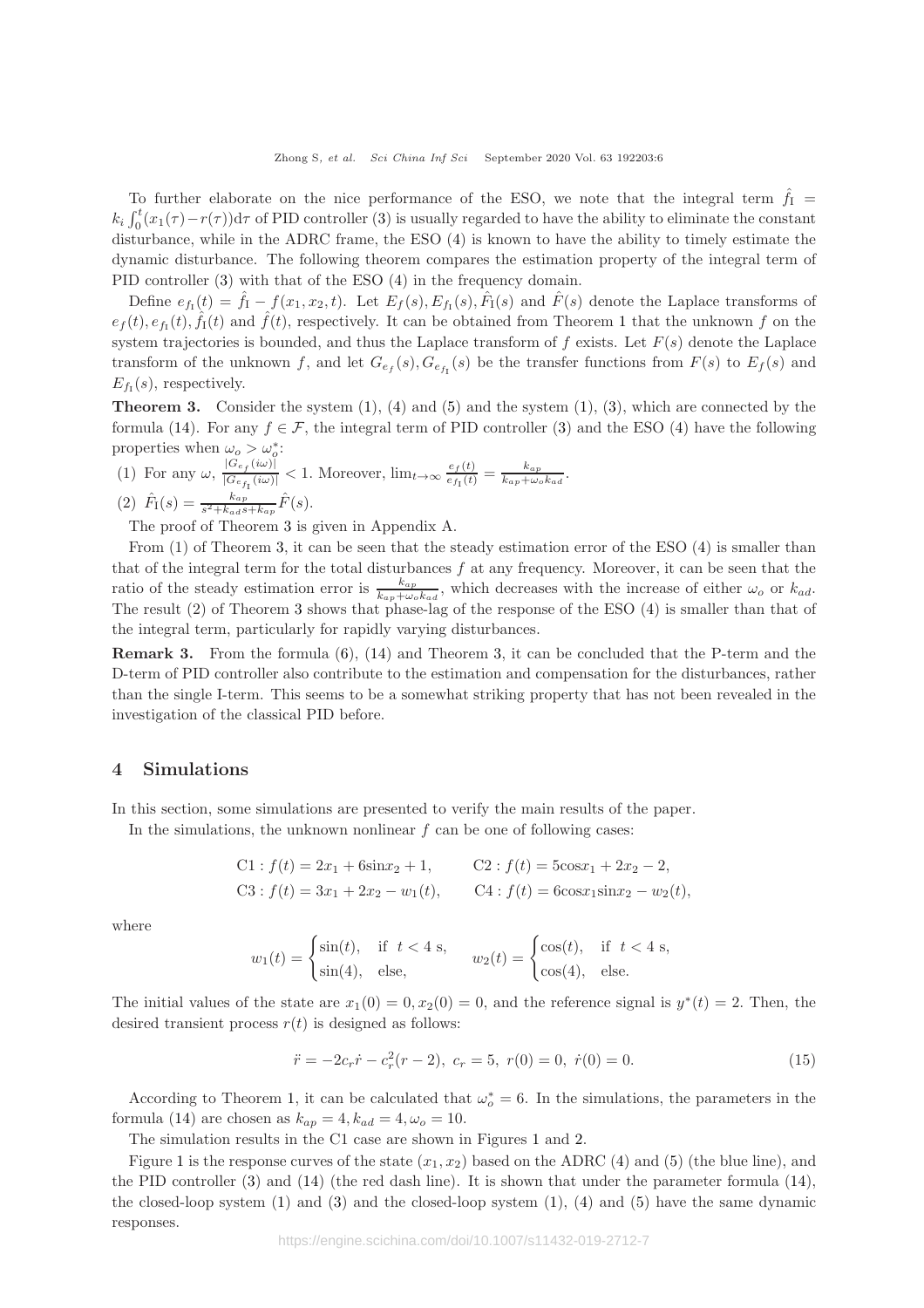

**Figure 1** The response curves of the state (a)  $x_1$  and (b)  $x_2$ .



**Figure 2** The estimations (a) and the estimation errors (b) of the disturbance  $f$ .

Figure 2(a) are the estimations of the unknown f based respectively on the ESO (4), the I-term of PID controller (3) and (14), and the combination of the P-I-D three terms (6) in the PID controller (9). In Figure 2(a), the blue line represents f of the closed-loop system  $(1)$ ,  $(4)$  and  $(5)$ , and the red dash line represents f of the closed-loop system  $(1)$ ,  $(3)$  and  $(14)$ . Figure 2(b) is the estimation errors of f based on the ESO (4) (the blue line) and the I-term of the PID controller (9) (the red dash line), respectively.

Figure 2(a) shows that compared to the I-term, the ESO (4) can track the unknown disturbance more quickly. Moreover, it also verifies that the combination of the P-I-D three terms (6) has the same capability for estimating the unknown f as that of the ESO  $(4)$ . From Figure 2(b), it can be seen that the estimation error of the ESO (4) is smaller than that of the I-term, although both gradually tend to zero.

Figure 3 shows the response curves of the state  $x_1$ , based on the ADRC (4) and (5), and the PID controller (3) and (14) under difference situations C1–C4, respectively. It can be seen that both the PID (3) and ADRC (4) and (5), which are connected by the formula (14), can deal with a vast range of uncertainties in the sense that the closed-loop system has strong robustness and great tracking performance.

Figure 4 shows the curves of the unknown f and the combination of the P-I-D three terms  $(6)$  in the cases C1–C4, respectively. It indicates that the combination of the P-I-D three terms (6), which has the same function of the ESO (4), has the ability to timely estimate a large range of the unknown dynamic function f. This is the reason why both the PID  $(3)$  and ADRC  $(4)$  and  $(5)$ , tuned according to the formula (14), have the capability to keep the tracking performance close to the ideal one  $r(t)$ .

To verify the results of Corollary 1, Figure 5 shows the curves of  $\ddot{e}(t) + k_{ad}\dot{e}(t) + k_{an}e(t)$  based on the PID controller (3), (14), when the parameter  $\omega_o$  varies. It shows that the increase of the parameter  $\omega_o$ https://engine.scichina.com/doi/10.1007/s11432-019-2712-7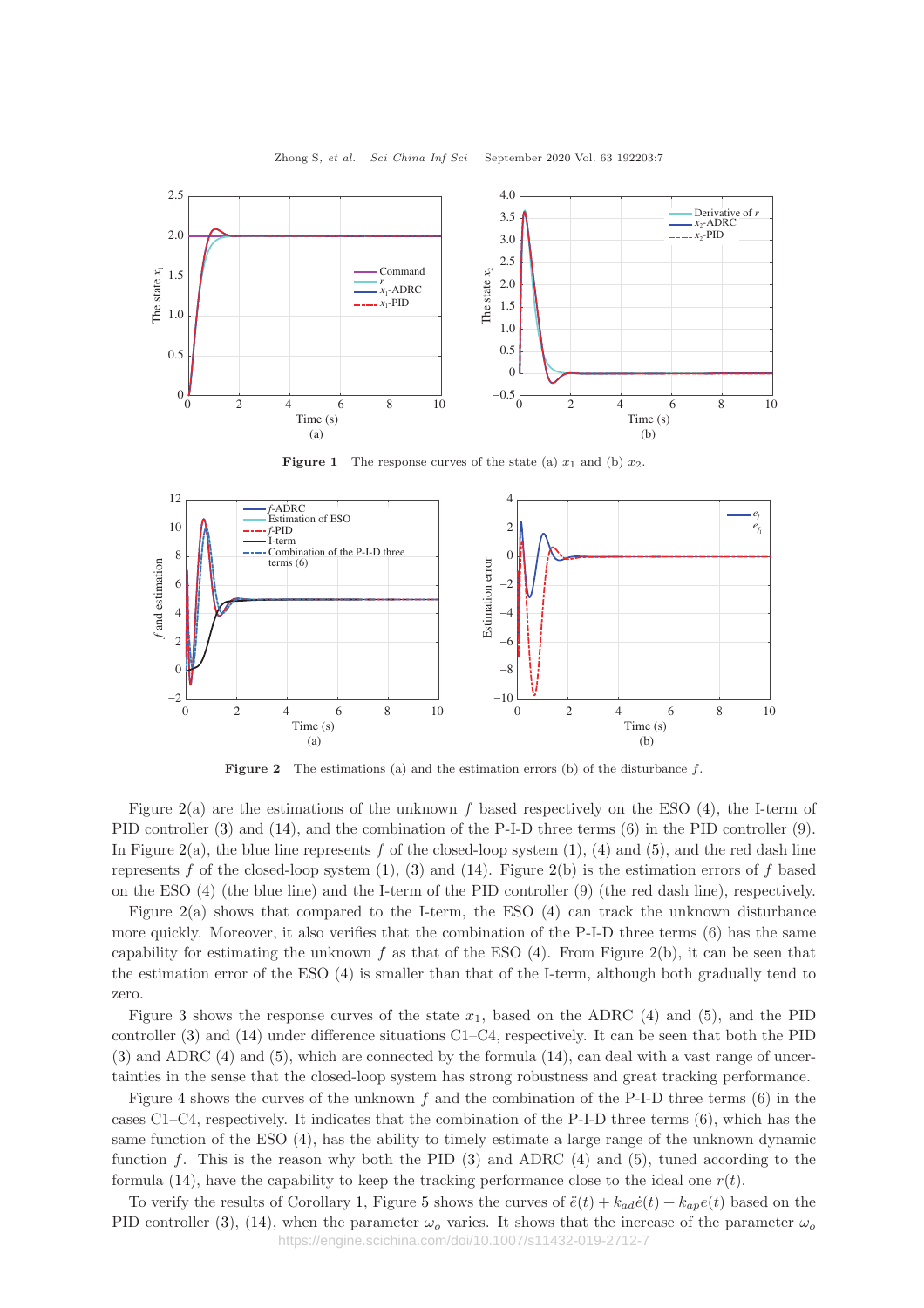

**Figure 3** The response curves of the state  $x_1$  under C1– C4.



**Figure 4** The curves of disturbances  $f$  and combination of the P-I-D three terms (6), under C1–C4.



Figure 5 The curves of  $\ddot{e}(t) + k_{ad}\dot{e}(t) + k_{ape}(t)$  under (a) C1, (b) C2, (c) C3, and (d) C4.

will lead to the decrease of  $|\ddot{e}(t) + k_{ad}\dot{e}(t) + k_{ap}e(t)|$ , i.e., the dynamic response of the tracking error e can be tuned close to the ideal trajectory by only increasing  $\omega_o$ .

## 5 Conclusion

In this paper, a new and simple parameter formula connecting PID and ADRC is discovered and is shown to be able to improve the design of both controllers significantly. Firstly, a quantitative lower bound  $\omega_o^*$ https://engine.scichina.com/doi/10.1007/s11432-019-2712-7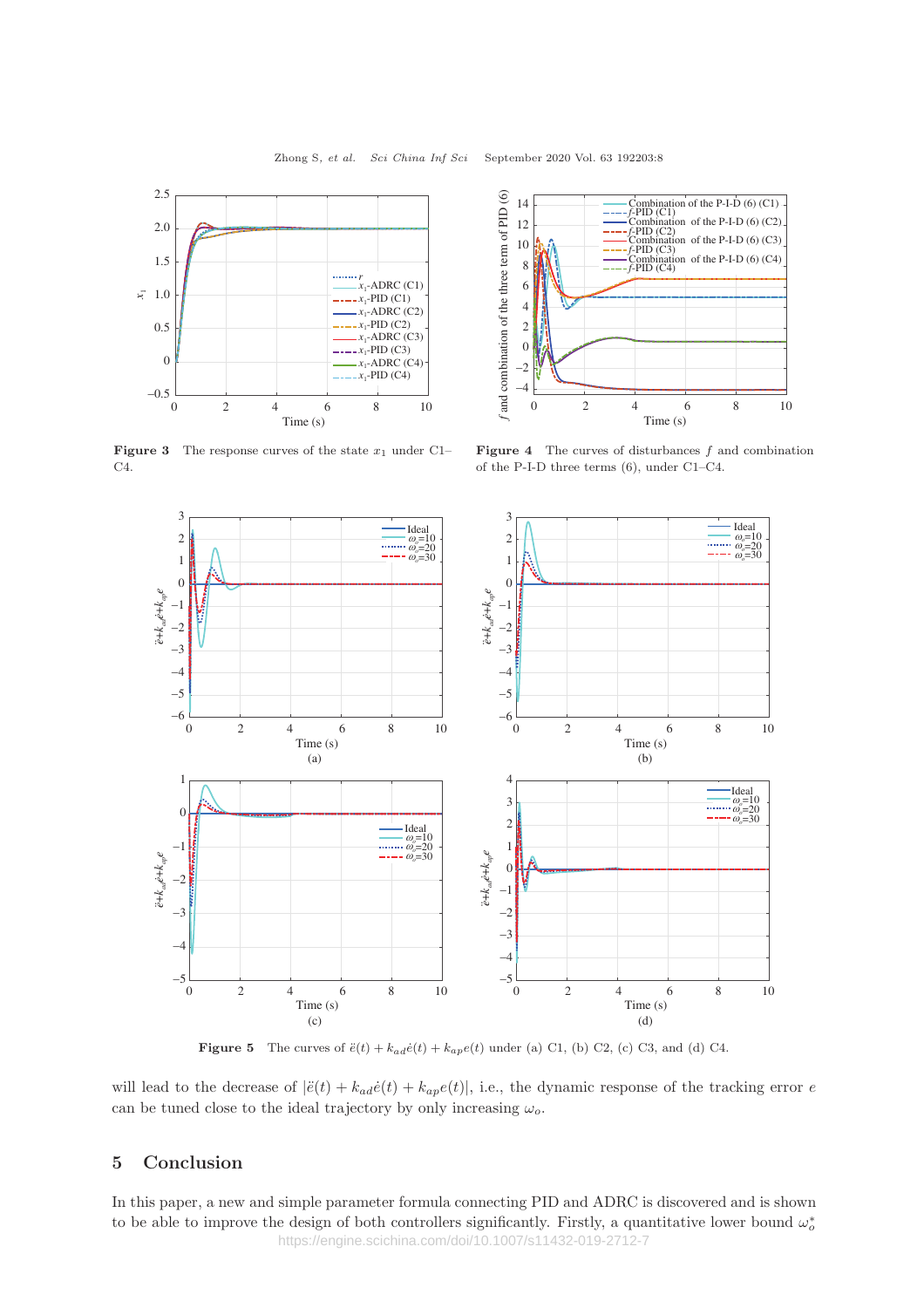to  $\omega_o$ , the bandwidth of the ESO (4), is provided for guaranteeing the global boundness and asymptotic tracking of the ADRC. This result shows that the design parameters of the ADRC are not necessarily of high gain. It is further proved that the tracking performance of the closed-loop system can be improved by increasing  $\omega_o > \omega_o^*$ . Then, a novel PID controller tuning rule, suggested by the design of ADRC, is provided. Because the PID controller (3) has the same function of the ADRC (5) by this tuning rule, the robustness and excellent tracking performance of the closed-loop system can be guaranteed. Finally, it is demonstrated that the steady estimation error of the ESO (4) is less and phase-lag of the response of the ESO (4) is smaller than that of the single integral term of PID controller (3). We believe that the tuning formula provided in this paper has wide applicability in practical control systems.

The formula proposed in this paper is not only limited to the second-order system. Similar parameter formulas can also be deduced for the multi-input multi-output systems and higher order systems. This belongs to future investigation.

Acknowledgements This work was supported by National Key R&D Program of China (Grant No. 2018YFA0703800), National Center for Mathematics and Interdisciplinary Sciences, Chinese Academy of Sciences, and National Natural Science Foundation of China (Grant No. 11688101).

#### References

- 1 Samad T. A survey on industry impact and challenges thereof. [IEEE Control Syst,](https://doi.org/10.1109/MCS.2016.2621438) 2017, 37: 17–18
- 2 O'Dwyer A. PI and PID controller tuning rules: an overview and personal perspective. In: Proceedings of the IET Irish Signals and Systems Conference, 2006. 161–166
- 3 Åström K J, Hägglund T. PID Controllers: Theory, Design and Tuning. 2nd ed. Research Triangle Park: Instrument Society of America, 1995
- 4 Zhao C, Guo L. PID controller design for second order nonlinear uncertain systems. [Sci China Inf Sci,](https://doi.org/10.1007/s11432-016-0879-3) 2017, 60: 022201
- 5 Zhang J K, Guo L. Theory and design of PID controller for nonlinear uncertain systems. [IEEE Control Syst Lett,](https://doi.org/10.1109/LCSYS.2019.2915306) 2019, 3: 643–648
- 6 Han J Q. Auto-disturbance rejection control and its applications (in Chinese). Control Decis, 1998, 13: 19–23
- 7 Xue W C, Huang Y. Performance analysis of 2-DOF tracking control for a class of nonlinear uncertain systems with discontinuous disturbances. [Int J Robust Nonlin Control,](https://doi.org/10.1002/rnc.3972) 2018, 28: 1456–1473
- 8 Chen [S, Bai W Y, Hu Y, et al. On the conceptualization of total](https://doi.org/10.1007/s11432-018-9644-3) disturbance and its profound implications. Sci China Inf Sci, 2020, 63: 129201
- 9 Guo B Z, Zhao Z L. On the convergence of an extended state observer for nonlinear systems with uncertainty. Syst Control Lett, 2011, 60: 420–430
- 10 Sira-Ramírez H, Linares-Flores J, García-Rodríguez C, et al. On the control of the permanent magnet synchronous motor: an active disturbance rejection control approach. [IEEE Trans Contr Syst Technol,](https://doi.org/10.1109/TCST.2014.2298238) 2014, 22: 2056–2063
- 11 Zheng Q, Gao Z Q. On practical applications of active disturbance rejection control. In: Proceedings of the 29th Chinese Control Conference, 2010. 6095–6100
- 12 Huang Y, Xue W C. Active disturbance rejection control: methodology and theoretical analysis. [ISA Trans,](https://doi.org/10.1016/j.isatra.2014.03.003) 2014, 53: 963–976

#### Appendix A

#### Proof of Theorem 1

Substituting (5) into (4), by Laplace transform, we obtain

$$
\hat{F}(s) = \omega_o k_{ad}(X_1(s) - R(s)) + \omega_o s(X_1(s) - R(s)) + \frac{\omega_o k_{ap}(X_1(s) - R(s))}{s},\tag{A1}
$$

where  $X_1(s)$ ,  $R(s)$  are the Laplace transforms of the state  $x_1(t)$  and the transient process  $r(t)$ , respectively. Taking the inverse Laplace transform for (A1), we have

$$
\hat{f} = \omega_o k_{ad}(x_1 - r) + \omega_o(x_2 - r) + \omega_o k_{ap} \int_0^t (x_1(\tau) - r(\tau)) d\tau.
$$
\n(A2)

Hence, the control law (5) can be rewritten as

$$
u = -k_p(x_1 - r) - k_d(x_2 - \dot{r}) - k_i \int_0^t (x_1(\tau) - r(\tau)) \mathrm{d}\tau + \ddot{r},\tag{A3}
$$

where  $k_p = k_{ap} + \omega_o k_{ad}$ ,  $k_d = k_{ad} + \omega_o$ ,  $k_i = \omega_o k_{ap}$ .

Because  $\lim_{t\to\infty} w(t)$  exists, which can be denoted by a constant c, we have

$$
e_i(t) = \int_0^t e(\tau) d\tau + \frac{h(y^{**}, 0) + c}{k_i}, \quad e_d(t) = \dot{e}(t), \quad g(e, e_d) = -h(y^{**} - e, -e_d) + h(y^{**}, 0).
$$
  
https://engine.scichina.com/doi/10.1007/s11432-019-2712-7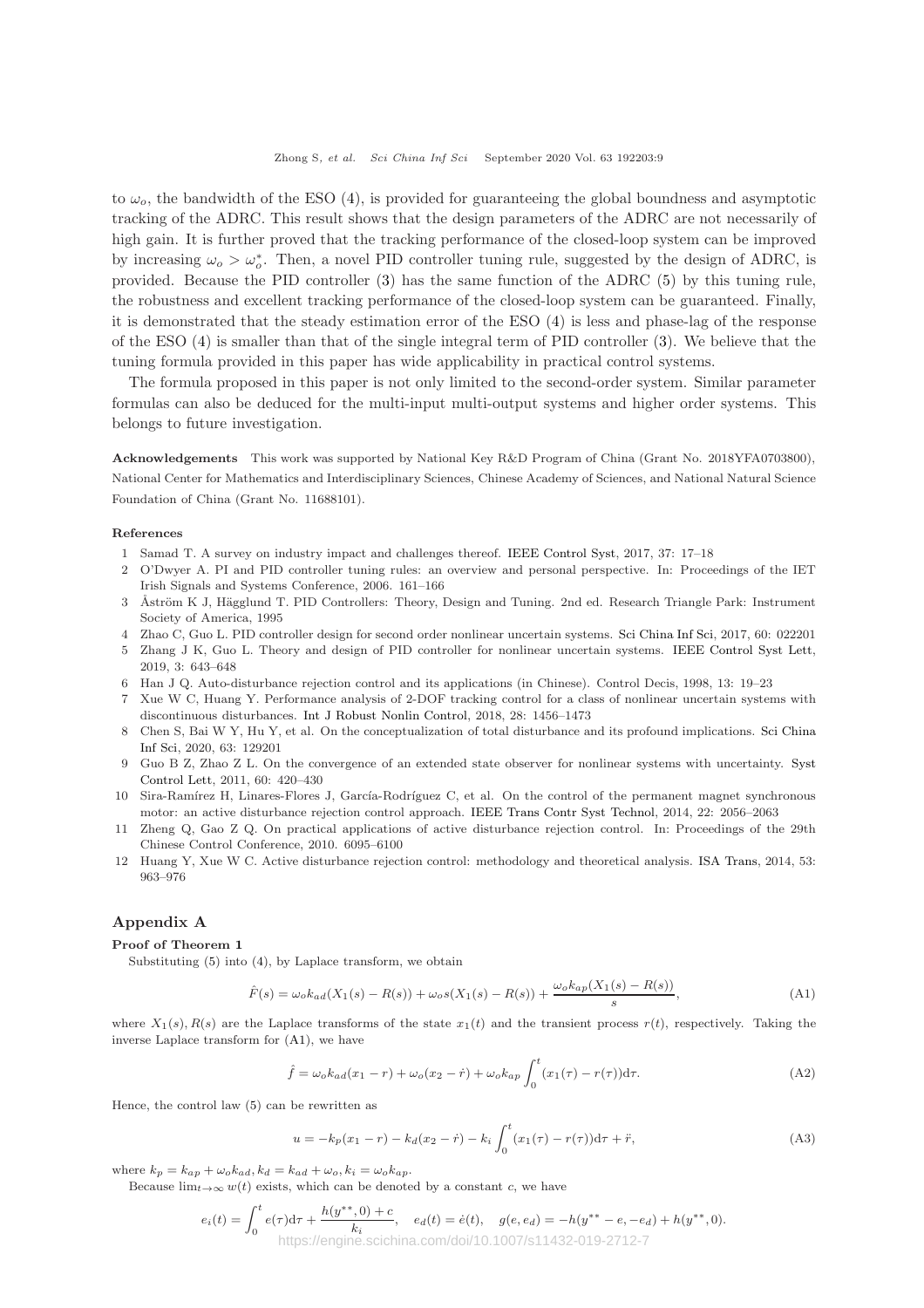Based on the definition of F, it can be seen that  $g \in \mathcal{F}$  and  $g(0, 0) = 0$ . Then the closed-loop system (1) and (A3) turns into

$$
\begin{cases}\n\dot{e}_i = e, \\
\dot{e} = e_d, \\
\dot{e}_d = -k_i e_i - k_p e - k_d e_d + g(e, e_d) + \Delta(t),\n\end{cases} \tag{A4}
$$

where  $\Delta(t) = g(e + y^{**} - r, e_d - \dot{r}) - g(e, e_d) + c - w(t)$ . By the mean value theorem, it can be obtained that, for any  $t \in \mathbb{R}^+$ , there is

$$
g(e+y^{**}-r, e_d-\dot{r})-g(e,e_d)=\frac{\partial g}{\partial e}\Big|_{(\bar{e},\bar{e}_d)}(y^{**}-r)-\frac{\partial g}{\partial e_d}\Big|_{(\bar{e},\bar{e}_d)}\dot{r},\tag{A5}
$$

where  $\bar{e} = e + \theta(y^{**} - r), \bar{e}_d = e_d - \theta \dot{r}, \theta \in (0, 1)$ . Because  $f \in \mathcal{F}$ , it can be deduced that  $|\Delta| \le L_1 |y^{**} - r| + L_2 |\dot{r}| + c + L_3$ . Moreover,  $(0, 0, 0)$  is an equilibrium of  $(A4)$ , when t approaches infinity.

Following the analysis in [4, 5], we let

$$
b(e) = \begin{cases} \frac{g(e,0)}{e}, & e \neq 0, \\ \frac{\partial g}{\partial e}(0,0), & e = 0, \end{cases} \quad \text{and} \quad a(e,e_d) = \begin{cases} \frac{g(e,e_d) - g(e,0)}{e_d}, & e_d \neq 0, \\ \frac{\partial g}{\partial e_d}(e,0), & e_d = 0, \end{cases}
$$

and then  $g(e, e_d)$  can be expressed as

$$
g(e, e_d) = b(e)e + a(e, e_d)e_d.
$$

By the mean value theorem again and the definition of F, we have  $|b(e)| \leq L_1$ ,  $|a(e, e_d)| \leq L_2$  for all  $e, e_d$ .

Hence, the closed-loop system (A4) can be rewritten as

$$
\begin{cases}\n\dot{e}_i = e, \\
\dot{e} = e_d, \\
\dot{e}_d = -k_i e_i - \phi(e)e - \psi(e, e_d)e_d + \Delta(t),\n\end{cases}
$$
\n(A6)

where  $\phi(e) = k_p - b(e)$ ,  $\psi(e, e_d) = k_d - a(e, e_d)$ . By the fact that  $\omega_o > \frac{L_1 - k_{ap}}{k_{ad}}, \omega_o > L_2 - k_{ad}$ , there exist  $\phi(e) \geq k_p - L_1 > 0$ and  $\psi(e, e_d) \geq k_d - L_2 > 0$ .

To construct a Lyapunov function, we consider the following matrix P:

$$
P = \frac{1}{2} \begin{bmatrix} \mu k_i & k_i & \delta \\ k_i & k_p - L_1 + \mu k_d & \mu \\ \delta & \mu & 1 \end{bmatrix}, \quad \mu = \frac{2((k_p - L_1)(k_d - L_2) + k_i)}{4(k_p - L_1) + L_2^2},
$$
(A7)

where  $\delta$  satisfies  $0 < \delta < \frac{2\mu k_i}{(k_p - L_1) + \mu k_d}$ . We will first show that the matrix P is positive definite. Based on the definition of  $\omega_o^*$  and the assumption  $\omega_o > \omega_o^*$ , it can be obtained that

$$
(k_p - L_1)(k_d - L_2) - k_i > L_2 \sqrt{k_i(k_d - L_2)};
$$
\n(A8)

thus,

$$
(k_p - L_1)(k_d - L_2) - k_i > 0,
$$
  
\n
$$
[(k_p - L_1)(k_d - L_2) - k_i]^2 > L_2^2 k_i (k_d - L_2).
$$
\n(A9)

Because

$$
\mu - k_d + L_2 = \frac{-2(k_p - L_1)(k_d - L_2) + 2k_i - L_2^2(k_d - L_2)}{4(k_p - L_1) + L_2^2} < 0,\tag{A10}
$$

and

$$
4(-\mu + k_d - L_2)(-k_i + \mu(k_p - L_1)) - \mu^2 L_2^2 = \frac{4[[(k_p - L_1)(k_d - L_2) - k_i]^2 - L_2^2 k_i (k_d - L_2)]}{4(k_p - L_1) + L_2^2} > 0,
$$
 (A11)

we have

$$
-k_i + \mu(k_p - L_1) > 0. \tag{A12}
$$

Then, based on (A10)–(A12), the following three inequalities can be verified:

$$
\mu k_i > 0, \quad \begin{vmatrix} \mu k_i & k_i \\ k_i & k_p - L_1 + \mu k_d \end{vmatrix} = k_i [\mu (k_p - L_1 + \mu k_d) - k_i] > 0,
$$
\n(A13)

and

$$
\begin{vmatrix} \mu k_i & k_i & \delta \\ k_i & k_p - L_1 + \mu k_d & \mu \\ \delta & \mu & 1 \end{vmatrix} > k_i(\mu(k_p - L_1) + \mu^2 k_d - k_i - \mu^3) > 0.
$$
 (A14)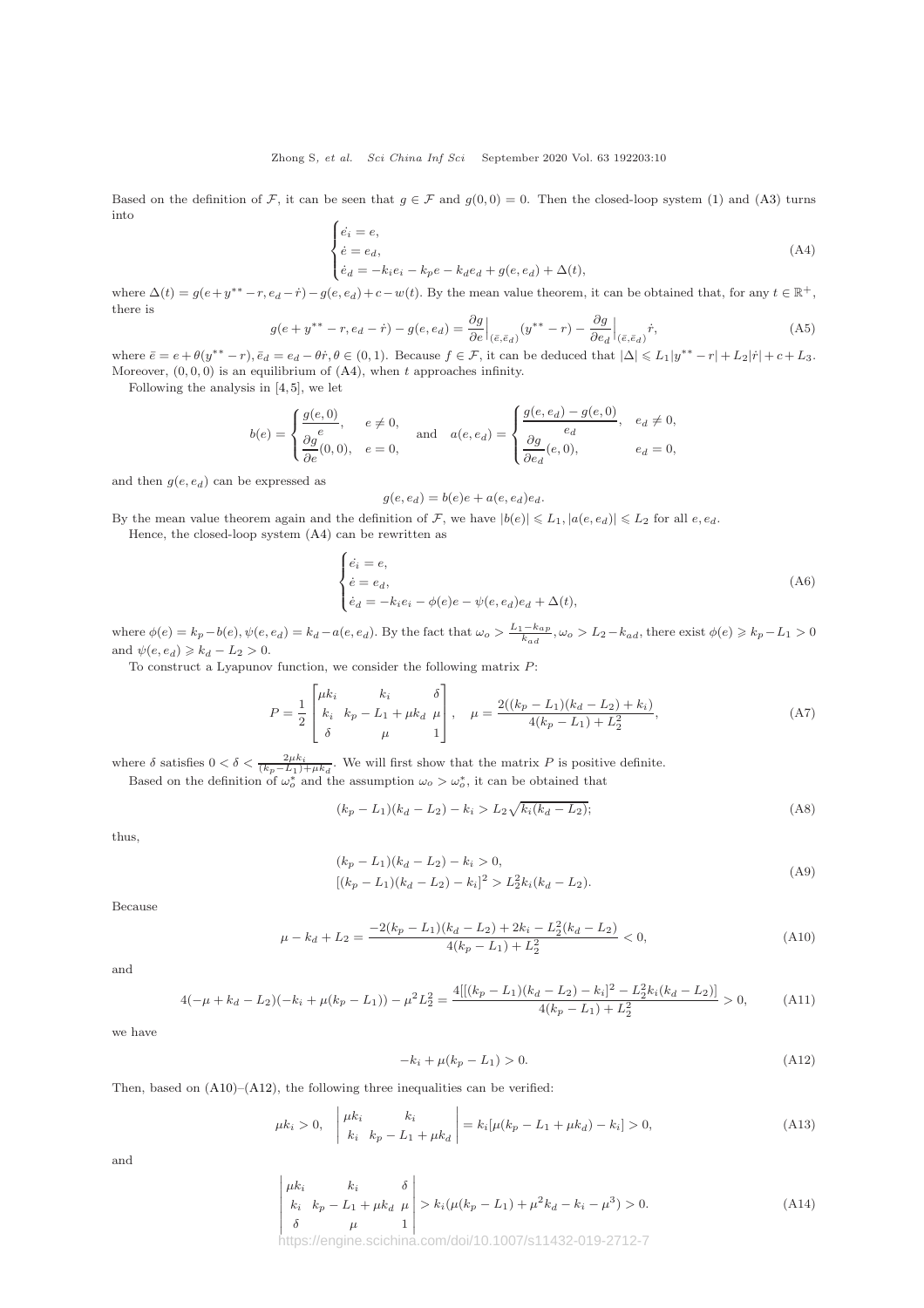Thus, the matrix  $P$  is positive definite.

We are now in a position to consider the following Lyapunov function  $[4, 5]$ :

$$
V(e_i, e, e_d) = [e_i, e, e_d]P[e_i, e, e_d]^{\text{T}} + \int_0^e (L_1 - b(s))s \, \text{d}s. \tag{A15}
$$

Because  $0 \n\leq \int_0^e (L_1 - b(s)) s ds \leq L_1 e^2$ , from (A15), we have

$$
[e_i, e, e_d] P [e_i, e, e_d]^{\mathrm{T}} \leq V(e_i, e, e_d) \leq [e_i, e, e_d] P_0 [e_i, e, e_d]^{\mathrm{T}}, \tag{A16}
$$

where

$$
P_0 = \frac{1}{2} \begin{bmatrix} \mu k_i & k_i & \delta \\ k_i & k_p + L_1 + \mu k_d & \mu \\ \delta & \mu & 1 \end{bmatrix}.
$$

It can be deduced that

$$
\lambda_{\min}(P) \left\| [e_i, e, e_d] \right\|^2 \leq V \leq \lambda_{\max}(P_0) \left\| [e_i, e, e_d] \right\|^2, \tag{A17}
$$

.

where  $\lambda_{\min}(\cdot)$  and  $\lambda_{\max}(\cdot)$  are the minimum and maximum eigenvalues of the corresponding matrix, respectively.

The time derivative of  $V(e_i, e, e_d)$  along the trajectories of (A6) is

$$
\dot{V}(e_i, e, e_d) = -[e_i, e, e_d]W(e, e_d)[e_i, e, e_d]^{\mathrm{T}} + [\delta, \mu, 1][e_i, e, e_d]^{\mathrm{T}}\Delta,
$$
\n(A18)

where

$$
W(e, e_d) = \begin{bmatrix} \delta k_i & \frac{\delta \phi(e)}{2} & \frac{\delta \psi(e, e_d)}{2} \\ \frac{\delta \phi(e)}{2} & -k_i + \mu \phi(e) & -\frac{\mu a(e, e_d) + \delta}{2} \\ \frac{\delta \psi(e, e_d)}{2} & -\frac{\mu a(e, e_d) + \delta}{2} & -\mu + \psi(e, e_d) \end{bmatrix}
$$

Let

$$
Q(e, e_d) = \begin{bmatrix} -k_i + \mu \phi(e) & -\frac{\mu a(e, e_d)}{2} \\ -\frac{\mu a(e, e_d)}{2} & -\mu + \psi(e, e_d) \end{bmatrix}.
$$

From (A10)–(A12), it is easy to verify that  $Q(e, e_d)$  is positive definite. Because  $\phi(e), \psi(e, e_d)$  are bounded, based on the same analysis as in [5], there exists a constant  $\delta^*$ , such that the matrix  $W(e, e_d)$  is positive definite when  $\delta < \delta^*$ . Thus  $\delta$ can be defined by  $\delta < \min\{\frac{2\mu k_i}{k_p - L_1 + \mu k_d}, \delta^*\}.$ 

From (A18), we have

$$
\dot{V} \le -\lambda_{\min}(W) \|[e_i, e, e_d]\|^2 + c_0 \|[e_i, e, e_d]\| |\Delta| \le -c_1 V + c_2 \sqrt{V} |\Delta|,
$$
\n(A19)

where  $c_0 = \max{\delta, \mu, 1}$ ,  $c_1 = \frac{\lambda_{\min}(W)}{\lambda_{\max}(P_0)}$ ,  $c_2 = \frac{c_0}{\sqrt{\lambda_{\min}(P)}}$ . Because  $|\Delta|$  is bounded, there exists a constant  $M_0$ , such that  $|\Delta| \leq M_0$ . Then, it can be obtained that

$$
\sqrt{V} \leq e^{\frac{-c_1 t}{2}} \sqrt{V(e_i(0), e(0), e_d(0))} + \frac{c_2 M_0}{c_1} \left(1 - e^{\frac{-c_1 t}{2}}\right) \leq M_1,
$$
\n(A20)

where  $M_1$  is a constant. Thus,  $e_i$ ,  $e$  and  $e_d$  are bounded. Because  $\lim_{t\to\infty} r(t) = y^{**}$ ,  $\lim_{t\to\infty} \dot{r}(t) = 0$  and  $\lim_{t\to\infty} w(t) = c$ , we know that  $\lim_{t\to\infty}\Delta=0$ . Thus, for any  $\varepsilon>0$ , there exists  $T>0$ , such that for any  $t>T$ , there is  $\dot{V}\leqslant -c_1V+\varepsilon$ .

In conclusion,  $\lim_{t\to\infty} x_1(t) = y^{**}$  and  $\lim_{t\to\infty} x_2(t) = 0$ . The proof of Theorem 1 is completed.

Proof of Theorem 2

Because the dynamic equations of  $e$  and  $e_d$  can be written as follows:

$$
\begin{cases} \dot{e} = e_d, \\ \dot{e}_d = -k_{ap}e - k_{ad}e_d + e_f, \end{cases} \tag{A21}
$$

we get  $|\ddot{e}(t) + k_{ad}\dot{e}(t) + k_{ap}e(t)| = |e_f(t)|$ . Based on the proof of Theorem 1, when  $\omega_o > \omega_o^*$ ,  $e_f$ ,  $e$  and  $e_d$  are bounded. Let

$$
P_2 = \begin{bmatrix} \frac{1 + k_{ap}}{2k_{ad}} + \frac{k_{ad}}{2k_{ap}} & \frac{1}{2k_{ap}} \\ \frac{1}{2k_{ap}} & \frac{1 + k_{ap}}{2k_{ad}k_{ap}} \end{bmatrix}.
$$

Consider the following Lyapunov function:

$$
V_2(e, e_d) = \begin{bmatrix} e & e_d \end{bmatrix} P_2 \begin{bmatrix} e \\ e_d \end{bmatrix}.
$$
 (A22)

The time derivative of  $V_2(e, e_d)$  along the trajectories of  $(A21)$  is

$$
\dot{V}_2 = -e^2 - e_d^2 + \left[e \ e_d\right] \left[\frac{\frac{1}{k_{ap}}}{\frac{1+k_{ap}}{k_{ad}k_{ap}}}\right] e_f \le -\frac{V_2}{\lambda_{\text{max}}(P_2)} + \frac{\max\left(\frac{1}{k_{ap}}, \frac{1+k_{ap}}{k_{ad}k_{ap}}\right) \sqrt{V}_2|e_f|}{\sqrt{\lambda_{\text{min}}(P_2)}}.
$$
\n(A23)

\nhttps://engine.scichina.com/doi/10.1007/s11432-019-2712-7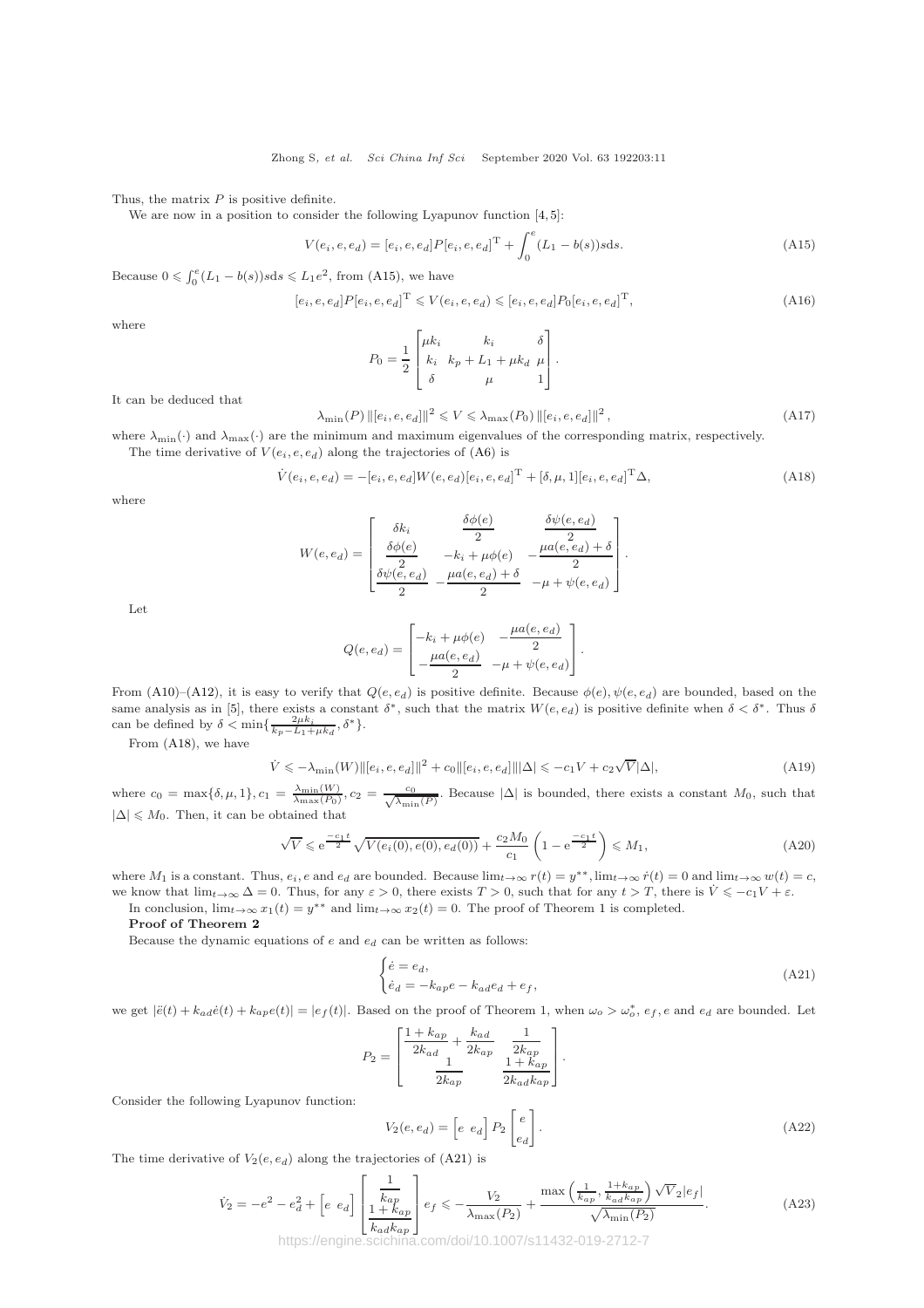From (A23), it can be seen that

$$
\sqrt{V_2} \leq \frac{\max\left(\frac{1}{k_{ap}}, \frac{1+k_{ap}}{k_{ad}k_{ap}}\right) \lambda_{\max}(P_2) \sup |e_f|}{\sqrt{\lambda_{\min}(P_2)}},
$$

i.e.,

$$
\| [e, e_d] \| \leqslant \frac{\max\left( \frac{1}{k_{ap}}, \frac{1+k_{ap}}{k_{ad}k_{ap}} \right) \lambda_{\max} (P_2) \sup |e_f|}{\lambda_{\min} (P_2)}.
$$

If  $\sqrt{V_2}$  >  $\max\left(\frac{1}{k_{ap}}, \frac{1+k_{ap}}{k_{ad}k_{ap}}\right)$  $\lambda_{\max}(P_2)$  sup  $|e_f|$  $\frac{d^k a p}{\sqrt{\lambda_{\min}(P_2)}}$ , we know that  $\dot{V}_2 < 0$ . From (4), the estimation error  $e_f$  satisfies the following equation:

$$
\dot{e}_f = -\omega_o e_f - \dot{f},\tag{A24}
$$

where

$$
\dot{f} = \frac{\partial f}{\partial x_2} k_{ap} e + \left(\frac{\partial f}{\partial x_2} k_{ad} - \frac{\partial f}{\partial x_1}\right) e_d - \frac{\partial f}{\partial x_2} e_f + \frac{\partial f}{\partial x_1} \dot{r} + \frac{\partial f}{\partial x_2} \ddot{r} + \frac{\partial f}{\partial t}.
$$

Because  $f \in \mathcal{F}$ , we have

$$
|\dot{f}| \le \gamma_1|e| + \gamma_2|e_d| + L_2|e_f| + \gamma_3,\tag{A25}
$$

where  $\gamma_1 = L_2 k_{ap}, \gamma_2 = |L_2 k_{ad} - L_1|, \gamma_3 = L_1 \dot{r} + L_2 \ddot{r} + L_3.$ Consider the following Lyapunov function:

$$
V_1(e_f) = \frac{1}{2}e_f^2,
$$
 (A26)

the time derivative of  $V_1(e_f)$  along the trajectories of (A24) is

$$
\dot{V}_1 = -\omega_0 e_f^2 - e_f \dot{f} \le -\omega_0 e_f^2 + |e_f||\dot{f}| \le -(\omega_0 - L_2)e_f^2 + |e_f|(\gamma_1|e| + \gamma_2|e_d| + \gamma_3). \tag{A27}
$$

Let

$$
\gamma_4 = \frac{\max\left(\frac{1}{k_{ap}}, \frac{1+k_{ap}}{k_{ad}k_{ap}}\right)\lambda_{\max}(P_2)}{\lambda_{\min}(P_2)}, \quad \omega_{o1}^* = L_2 + \gamma_4(\gamma_1 + \gamma_2) + 1.
$$

Next, it will be proved that when  $\omega_o > \omega_{o1}^*$ , sup  $|e_f| \leq \max\{e_f(0), \gamma_3\}$ . From (A27), it can be seen that

$$
\dot{V}_1 < -(\gamma_4(\gamma_1 + \gamma_2) + 1)e_f^2 + |e_f|(\gamma_4(\gamma_1 + \gamma_2)\sup|e_f| + \gamma_3).
$$
\n(A28)

When  $|e_f| > \max\{e_f(0), \gamma_3\}$ , there is  $V_1 < 0$ ; thus,  $|e_f| \leq \max\{e_f(0), \gamma_3\}$ . Moreover, there exists a constant  $\gamma_5$ , which does not depend on  $\omega_o$ , such that  $|f| \le \gamma_5$ .

If  $\omega_o^* \leq \omega_o \leq \omega_{o1}^*$ , then by Theorem 1 and (A19), we know that there exists a constant  $\gamma_6$ , such that  $\gamma_6 = \sup_{\omega_o} |\dot{f}|$ .

Let  $M_f = \max\{\gamma_5, \gamma_6\}$ . Based on the above analysis, it can be deduced that

$$
\sqrt{V}_1 \leqslant e^{-\omega_o t} \sqrt{V_1(e_f(0))} + \frac{\sqrt{2}M_f}{2\omega_o} (1 - e^{-\omega_o t});\tag{A29}
$$

thus

$$
|e_f| \leqslant e^{-\omega_o t} |e_f(0)| + \frac{M_f}{\omega_o} (1 - e^{-\omega_o t}) \leqslant \eta_1 e^{-\omega_o t} + \frac{\eta_2}{\omega_o},\tag{A30}
$$

where  $\eta_1 = |e_f(0)|, \eta_2 = M_f$ , which are irrelevant to  $\omega_o$ . Thus, Eq. (13) is obtained and the proof of Theorem 2 is completed.

Proof of Theorem 3

Based on the proofs of Theorems 1 and 2, when  $\omega_o > \omega_o^*$ , both f and f are bounded. Because the PID controller defined by (3) and (14) is equivalent to the ADRC (4) and (5), the total disturbance f of the closed-loop system defined by  $(1)$ ,  $(3)$ and (14) is the same as that of the closed-loop system (1), (4) and (5). Based on (A21), we have

$$
\ddot{e} + k_{ad}\dot{e} + k_{ap}e = e_f. \tag{A31}
$$

Taking the Laplace transform for (A31), we get

$$
E(s) = \frac{1}{s^2 + k_{ad}s + k_{ap}} E_f(s),
$$
\n(A32)

where  $E(s)$  is the Laplace transform of  $e(t)$  and  $E_f(s)$  is the Laplace transform of  $e_f(t)$ . Based on (A24), we know that

$$
\dot{e}_{f_1} = -k_i e + \dot{e}_f + \omega_o e_f. \tag{A33}
$$

Taking the Laplace transform for (A33), it can be obtained from (A32) that

$$
E_{f_1}(s) = \frac{s^2 + k_d s + k_p}{s^2 + k_{ad}s + k_{ap}} E_f(s),
$$
\n(A34)

where  $E_{f_1}(s)$  is the Laplace transform of  $e_{f_1}(t)$ . Taking the Laplace transform for (A24), it follows that

$$
E_f(s) = G_{e_f}(s)F(s), \quad G_{e_f}(s) = \frac{s}{s + \omega_o},\tag{A35}
$$